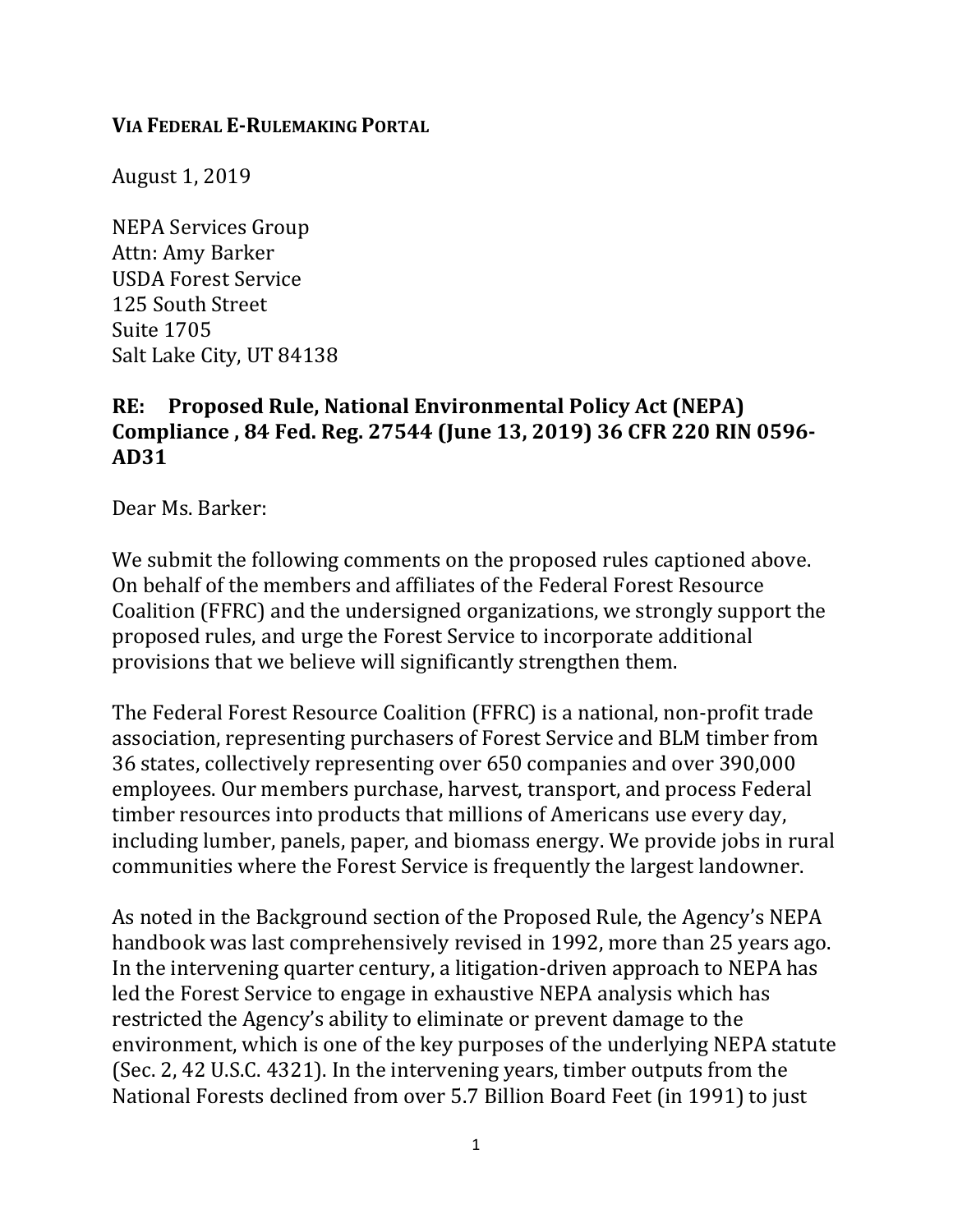over 1.5 Billion Board Feet in 2002; a dramatic decline of more than 73 percent. Harvest levels have yet to fully recover to the roughly 6.2 Billion Board Feet called for in current National Forest Plans.

As a result of this dramatic decline in harvest activity, the National Forest System has suffered unprecedented declines in forest health resulting from overstocking, stand stagnation, and drought stress. In 1999, the Forest Service said that about 39 million acres of National Forest lands were "at high risk from catastrophic fires." Today, that total has skyrocketed to over 89 million acres.

During this same period, the Forest Service, under the 1992 Manual and Handbook, became steadily less efficient at moving needed land management projects through the NEPA process. The time required to prepare an environmental impact statement (EIS) has risen from 817 days to over 1,300. The number of days required to complete an environmental assessment (EA) increased from 594 days to 730 days. While the Council on Environmental Quality Guidance says that EIS's should "normally" be less than 150 pages, and EA's should generally be between 10 to 15 pages[i](#page-10-0) , the Forest Service is notorious for producing EIS's that run several hundred pages, with associated documentation running into the thousands of pages.

According to the Government Accountability Office (GAO), between 2008 and 2012 the Forest Service produced more than twice as many EISs as the Army Corps of Engineers or the Federal Highway Administration, and nearly two and a half times as many as the Bureau of Land Management. According to that same study, it takes the Forest Service longer to complete all types of NEPA analyses than other Federal agencies.<sup>ii</sup>

It is worth noting that the Forest Service, while doing this exhaustive NEPA analysis, is usually proposing management of renewable forest and range resources on lands that have been designated either as suited for timber production, or on which timber production is allowed under existing forest plans (which themselves go through extensive public involvement, including NEPA). These management projects are not generally conducted on the extensive network of "protected" (i.e. – reserved from management) lands under its jurisdiction.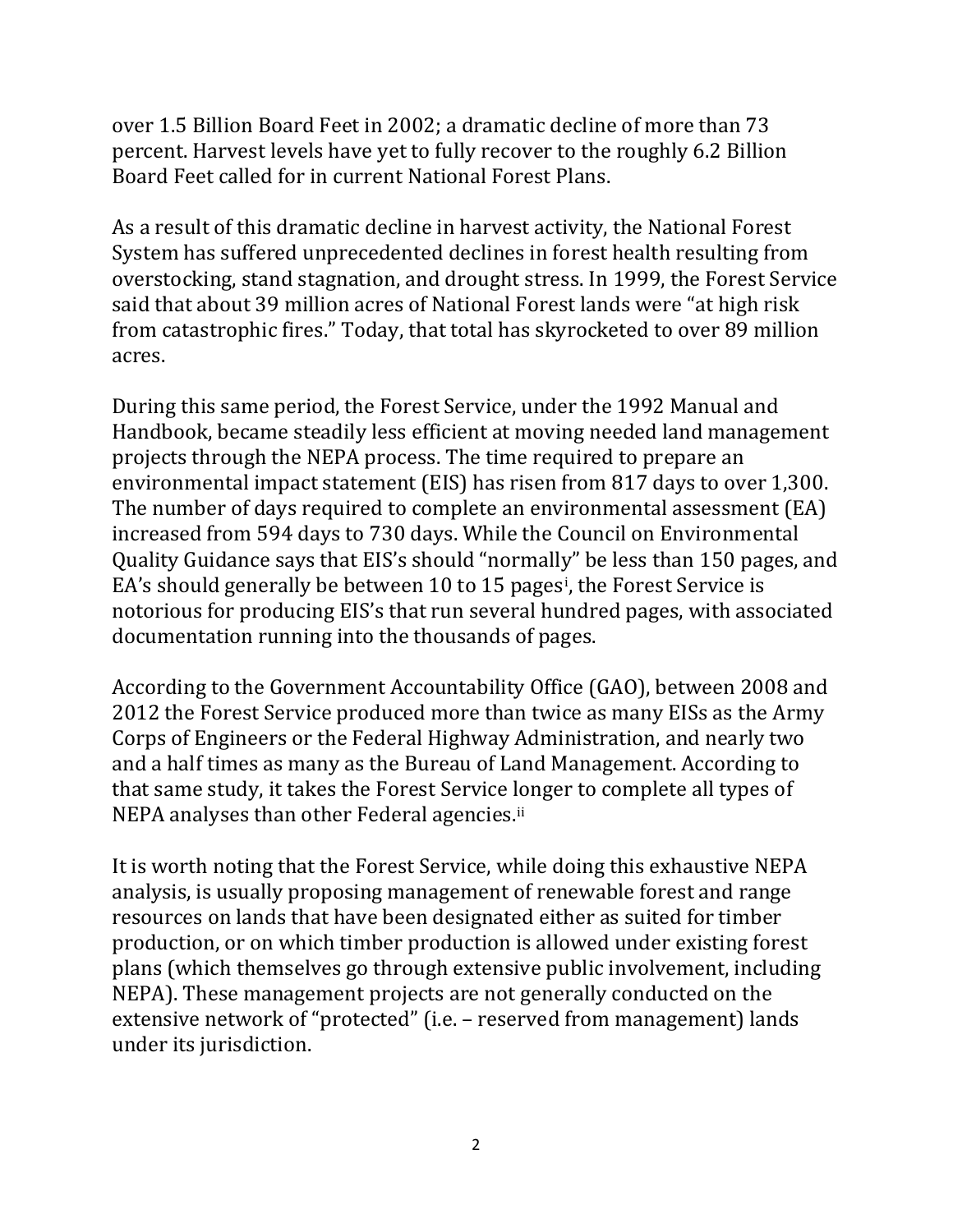There is no question that the Forest Service has statutory obligations to use NEPA to analyze and disclose the impacts of proposed projects. The modernization effort found in the proposed rule is necessary and perhaps overdue.

We submit the following comments on the Proposed Rule:

## *220.3: Definitions*:

*Adaptive Management*: We strongly support the inclusion of the new term "adaptive management." (Proposed Rule, 84 Fed. Reg. 27552 220.3). We look forward to engaging with the development of Forest Service handbook guidance to ensure this approach can be implemented by line officers.

*Condition-based management*: We strongly support the proposed inclusion of "condition-based management" (Proposed Rule, 84 Fed. Reg. 27552 220.3). There are many routine forest management activities – including activities intended to implement land use allocations in National Forest management plans ("forest plans") – which are well understood. We look forward to reviewing additional guidance on this subject in changes to the Forest Service handbook, as the Proposed Rule does not – in our view – provide enough information for this approach to be readily usable by on the ground managers.

*Environmentally Preferable Alternative*: We support the proposed change which defines this as the alternative that will best promote the national environmental policy as expressed in NEPA Section 101 (42 U.S.C. 4321) (Proposed Rule, 84 Fed. Reg. 27552, 220.3). We object, however, to the inclusion of the sentence which alleges that the environmentally preferable alternative is ordinarily the alternative "which causes the least harm". With this addition, the Forest Service introduces ambiguity and attempts to introduce – in however a nuanced fashion – a "precautionary" approach which is bound to cause confusion and which has no basis in statute. The idea of "harm" isn't well defined here and ignores the fact that the Forest Service must always view forest conditions over the long term, or at least over the term of the forest plan. In the short-term, a clear cut or heavy shelterwood harvest may reduce the use of a specified area by species who prefer closed canopy forests for a part of their life cycle. However, over the reasonably foreseeable future, a project like this will likely provide habitat that would not otherwise be available for other species which prefer open stand or nonforest conditions. The term "harm" here doesn't help guide decision makers or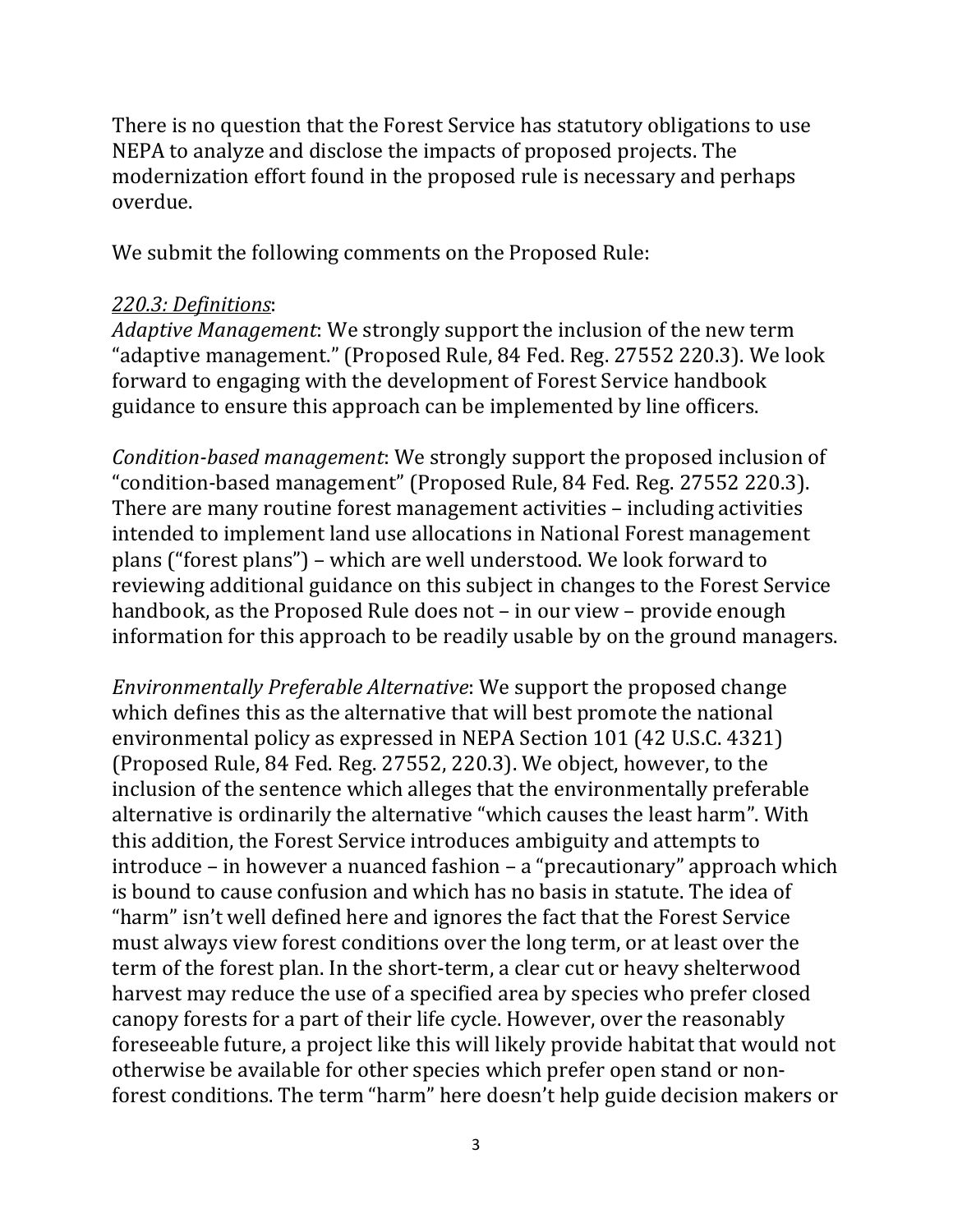show how a project meets either it's own purpose and need or longer-term forest plan objectives. It also feeds into inaccurate perceptions of active forest management as being equivalent to "harm." This phrase should be dropped from the final rule.

*220.4 General Requirements*: The Purpose and Need statement for all projects should recognize the forest plan land use designations that apply in the project area. When conducting projects on National Forest acres that are designated in current forest plans as suited for timber production, the Forest Service should acknowledge that fact in the Purpose and Need Statement and in the discussion of the proposed project. The National Forest Management Act of 1976 (P.L. 94-588) requires the Forest Service to identify National Forest acres which are suited for timber production. These acres make up roughly 24 percent of the National Forest System. The level of scrutiny on these lands should be appropriate and reflect the fact that they have already been determined to be suited for commercial activity in the Forest Plan – and the expectation of harvest impacts on the landscape should be built into the NEPA analysis.

All Purpose and Need statements should recognize the importance of maintaining local forest products infrastructure. Without this infrastructure, none of the treatments the Forest Service wants to accomplish would be possible. These statements should also recognize the importance of designing projects that are economically feasible.

The Purpose and Need for projects on General Forest land (known as "Matrix lands" in areas covered by the Northwest Forest Plan) should include managing these lands to meet the sustained-yield requirements of the Multiple Use Sustained Yield Act and the adopted Land and Resources Management Plans.

Purpose and Need statements should not require an ecological objective; they simply must accurately describe the aims of the project. Accuracy and clarity in the economic or other objectives of a project will build public trust, whereas inaccurate (or debatable) claims of ecological benefit diminish it. Such transparency is more in line with NEPA, which is a procedural statute requiring disclosure of the effects of a proposed action.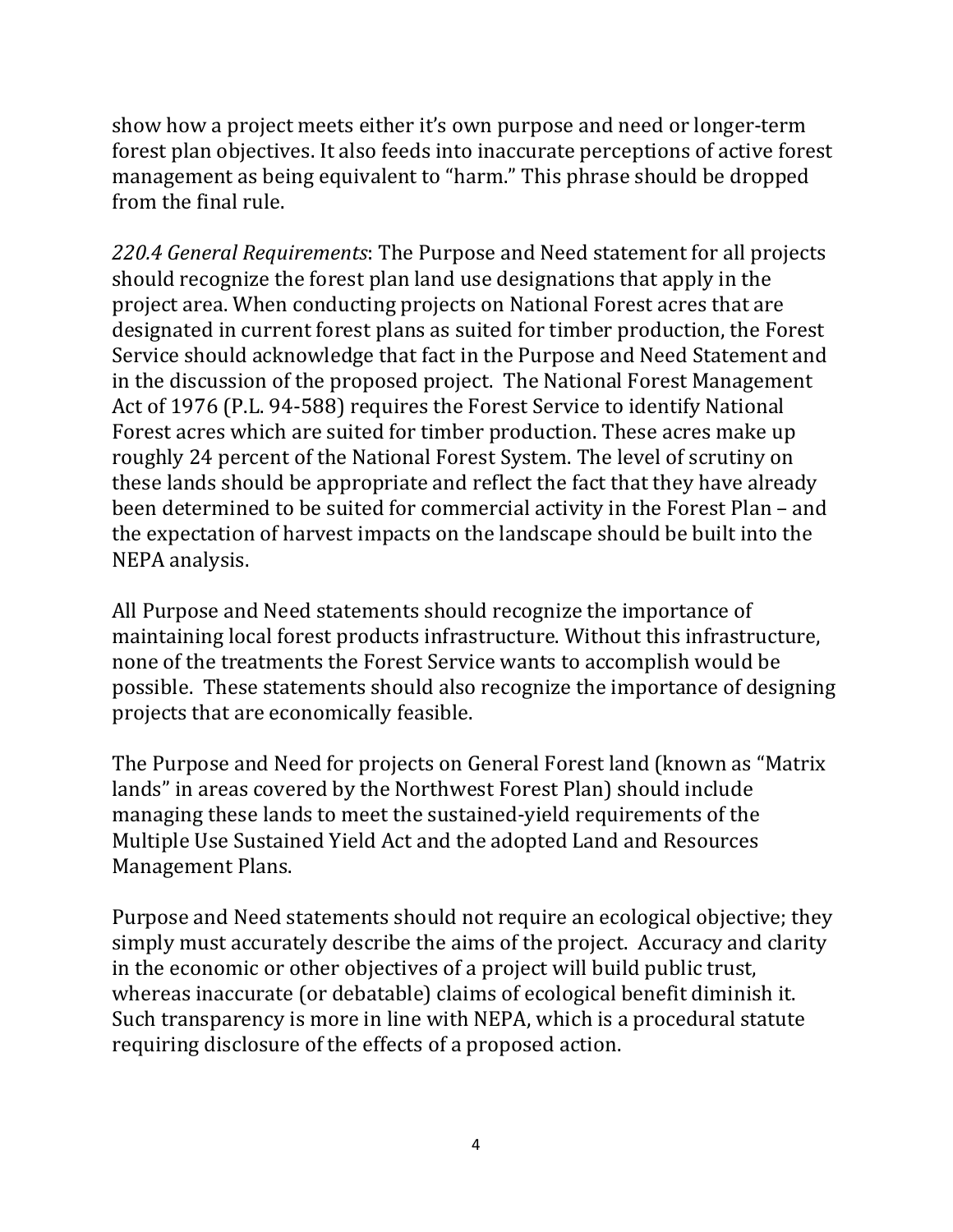Purpose and need statements should use easily measured metrics, such as acres of early seral habitat created or acres reduced to acceptable basal area.

We strongly support the Proposed Rule's provision which make it clear that responsible officials have the obligation to lead the NEPA process (Proposed Rule, 84 Fed. Reg. 27552; 220.4(c)(1)). Currently, many Forest Service NEPA analyses are staff led, without active engagement from the Forest Supervisor or District Ranger. Emphasizing the active leadership of line officers enhances accountability. We're hopeful that further revisions to the handbook will substantively connect completion of NEPA to accomplishment of forest plan objectives. Accountability for management of the NEPA process will not be meaningful absent accountability for meeting forest plan objectives – including timber targets and management of suitable timberlands.

The General Requirements section of the rule would be the appropriate place to incorporate existing CEQ guidance and regulation on the appropriate scope and scale of NEPA analysis required on specific projects. While the section-bysection says that the Proposed Rule "outlines an approach for right-sizing" (Proposed Rule, 84 Fed. Reg. 27545) public engagement, we believe that closer adherence to existing CEQ guidance and regulations will result in faster, easier to understand processes that will lead to better management outcomes on the ground.

Specifically, the March 6, 2012 Memorandum from the White House Council on Environmental Quality, cites the following CEQ regulations which are pertinent to the scoping process: 40 CFR 1501.7(a)(3) allows an agency to "use scoping to identify and eliminate from detailed study issues that are not significant or have been covered by prior environmental review." Other sections of CEQ regulation specifically allow agencies to establish page (40 CFR 1501.7(b)) and time (40 CFR 1501.8) limits for NEPA reviews and completion of NEPA processes.

40 CFR 1500.5(e) establishes "appropriate and predictable time limits" and "promotes efficiency of the NEPA process;" 40 CFR 1506.10 40 and 1501.8, "encourage Federal agencies to set appropriate time limits for individual actions, however, and provide a list of factors to consider in establishing timelines." The Proposed Rule should incorporate those regulations at 220.4(d), much like 220.4(e) incorporates other specific CEQ regulations (Proposed Rule, 84 Fed. Reg. 27553). The Forest Service should look closely at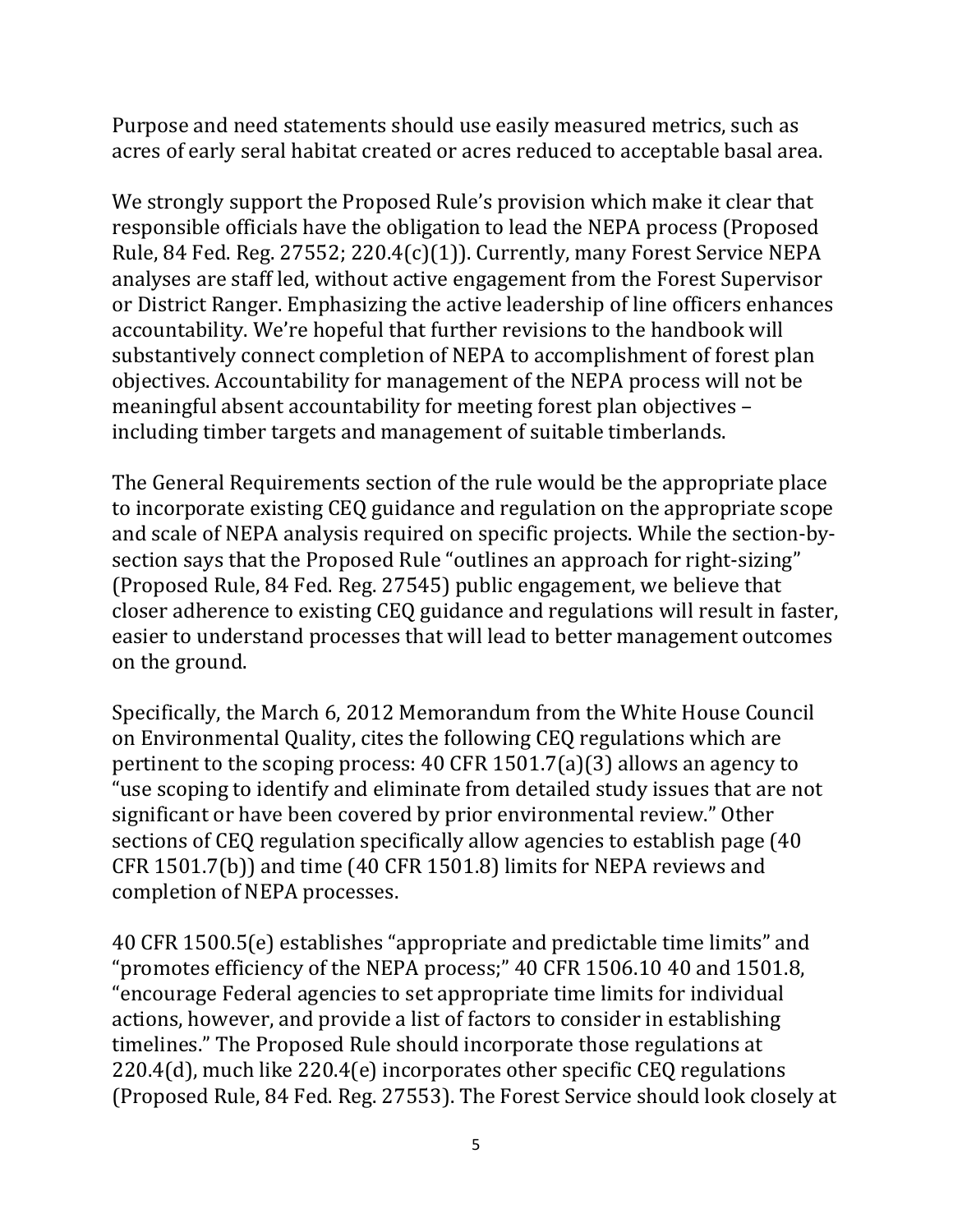establishing specific timelines for particular type of analysis. We look forward to discussing these issues as the Forest Service issues handbook and manual guidance.

We strongly support the addition of both the Determination of NEPA Adequacy (220.4(i), (84 Fed. Reg. Proposed Rule 27553) and Adaptive Management. As with many other sections, we look forward to engaging in the development of Forest Service Handbook directives to provide further guidance on these topics. We strongly urge the Forest Service to encourage the use of existing forest plans in making these determinations, and to allow maximum geographic flexibility in making determinations of NEPA adequacy. As we noted in our comments on the ANPR last year, land use allocations are made in forest plans and forest plan revisions and amendments, and should be acknowledged and incorporated into project level NEPA analysis. Projects conducted on suited timberlands should recognize that harvest on these acres has already been considered in the forest plan development process, which also goes through NEPA review and consultation with other agencies. We are concerned tha thte Adaptive Management proposed regulation is too prescriptive, using the term "must" where "should" would be more appropriate.

We also urge the Forest Service to incorporate a provision specifically recognizing that a project can go forward if the responsible official determines that the project still meets the purpose and need statement, even if a changed condition exists in all or part of the project area. This could be considered part of adpative management (220.4(j), Proposed Rule 84 Fed. Reg. 27553)

We are strongly supportive of the addition of paragraph 220.4(k) regarding condition based management (Proposed Rule 84 Fed. Reg. 27553).

We applaud the changes proposed to clarify that the mere presence of specific resource conditions does not preclude the use of a Categorical Exclusion, whether promulgated by the Forest Service or enacted into law by Congress (Proposed Rule, 84 Fed. Reg. 27554, 220.5(a) through (f)). The Proposed Rule rightly requires both a cause and effect relationship and a likelihood of substantial adverse effects. Moreover, it should be noted that short-term effects are frequently more than compensated for by long-term benefits, such as the ability to return forests to more natural stocking levels and fire regimes.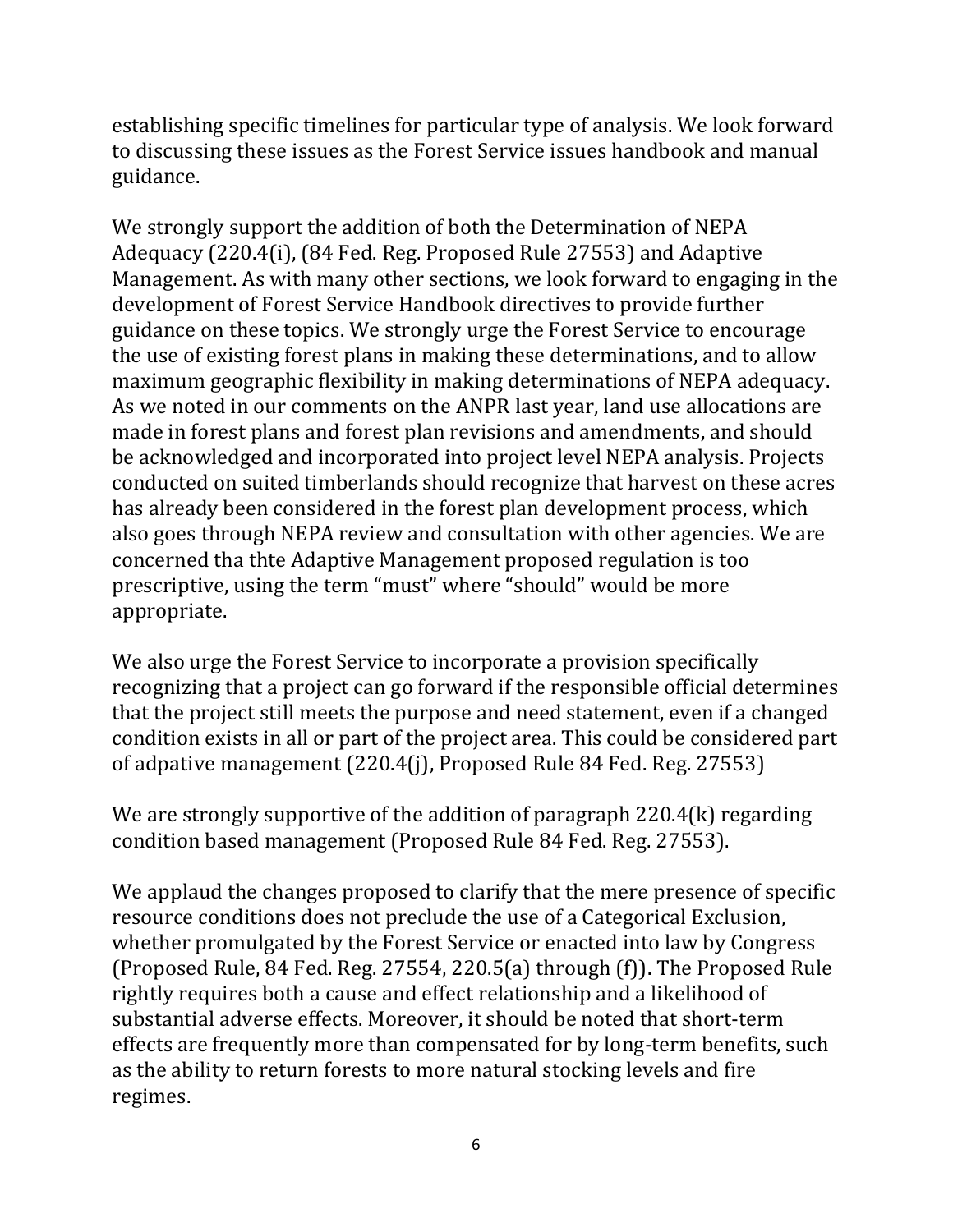Section 220.4(c)(6) of the Proposed Rule appears to require ultimate decisions be "encompassed" within the range of alternatives for NEPA analysis. This is overly restrictive and should be changed to acknowledge that an ultimate decision is appropriate so long as it is the logical outgrowth of the alternatives considered.

FFRC strongly applauds and supports the inclusion of the proposed new Categorical Exclusions, particularly the one established for forest restoration (Proposed Rule 84 Fed. Reg. 27557 220.5(e)(26)). As the supporting statements note, the process of promulgating administrative Categorical Exclusions is established in both the NEPA statute itself and implementing regulations (Section 102 of the NEPA (42 U.S.C. 4332) and the CEQ's implementing regulations (40 CFR 1500-1508). The proposed restoration CE was based on careful analysis of 68 randomly selected projects from over 718 projects completed under an Environmental Assessment (EA) from fiscal years 2012 to 2016.

We note that the supporting documents provided for the restoration Categorical Exclusion (CE) provide strong documentary backing for adoption of this important new tool. As noted, the term "restoration" is defined within agency guidance documents as "the process of assisting the recovery of an ecosystem that has been degraded, damaged, or destroyed. Ecological restoration focuses on reestablishing the composition, structure, pattern, and ecological processes necessary to facilitate terrestrial and aquatic ecosystems sustainability, resilience, and health under current and future conditions."

One example, gleaned from the supporting documentation, helps illustrate the need for the new Categorical Exclusion for restoration. The French Fire burned in California's Sierra National Forest in the summer of 2014. The Forest Service proposed restoration work after the fire, which burned over 13,000 acres, on about 5,900 acres total. In order to accomplish this project, the Forest Service spent about 1 year, producing a 303 page Environmental Assessment, as well as over 16 specialist reports and appendices which totaled over 1,300 additional pages. Keep in mind that CEQ's guidelines state that EA's should generally be no more than 15 pages, and Environmental Impact Statements (EIS) can range up to 300 pages "for proposals of unusual scope or complexity." This was a restoration project being conducted on 0.5 percent of the Sierra National Forest.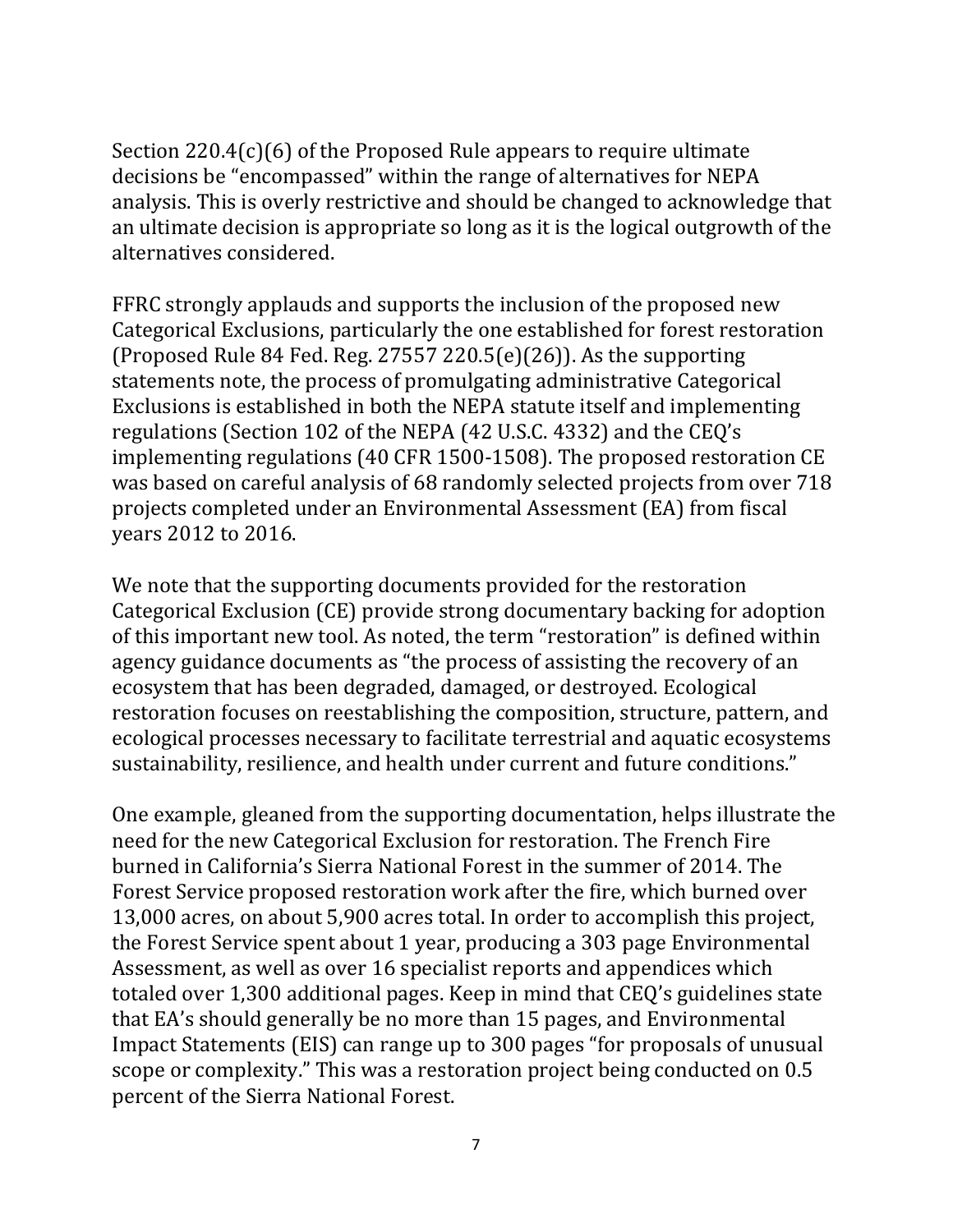In the final rule, the Forest Service should clarify the relationship of subsection (H) to the CE established by this section (220.5(e)). Timber harvest, particularly harvests designed to accomplish specific forest plan objectives such as stocking levels or creation of early seral habitat, should be viewed as a restoration activity and be allowed on the full complement of acres covered by this Categorical Exlcusion.

The proposed new CE for roads (Fed. Reg. 27557, 220.5(e)(24) allowing the construction or realignment of up to 5 miles of NFS roads, reconstruction of up to 10 miles of NFS roads and associated parking lots, opening or closing an NFS road, and culvert or bridge rehabilitation or replacement along NFS roads is an important new tool. We support it's inclusion in the final rule This CE was based on a review of previously implemented actions. The Forest Service should ensure that State partners are aware of this CE when implementing projects authorized under Good Neighbor Authority (16 USC 2113a et. seq.)

The categorical exclusions established in 220.5 should be prefaced with a statement that categorical exclusions should be the first choice for responsible officials and should be used whenever possible. Generally, responsible officials should be reminded to comply with the directives found in Executive Order 13855 (dated December 21, 2018) when developing their approach to NEPA compliance.

We strongly support the direction provided for alternatives in Section 220.7 regarding preparation of Environmental Impact Statements (Proposed Rule, 84 Fed. Reg. 27558 – 27559). As noted, the action alternatives considered should "meet the purpose and need of the proposed action." We would urge inclusion of language referencing forest plan land management objectives – not simply restrictive land use designations – including suitability for timber production and creation of early seral habitat in the development of alternatives. Alternatives should also meet project objectives as efficiently as possible: for instance, if a project proposes to reduce basal area to a certain level, alternatives which unnecessarily delay accomplishing that level or which would require multiple entries (and likely development of future NEPA analysis) should not be considered.

Regarding both Section 220.6 (Environmental Assessment and decision notice) and Section 220.7 (Environmental Impact Statement and Record of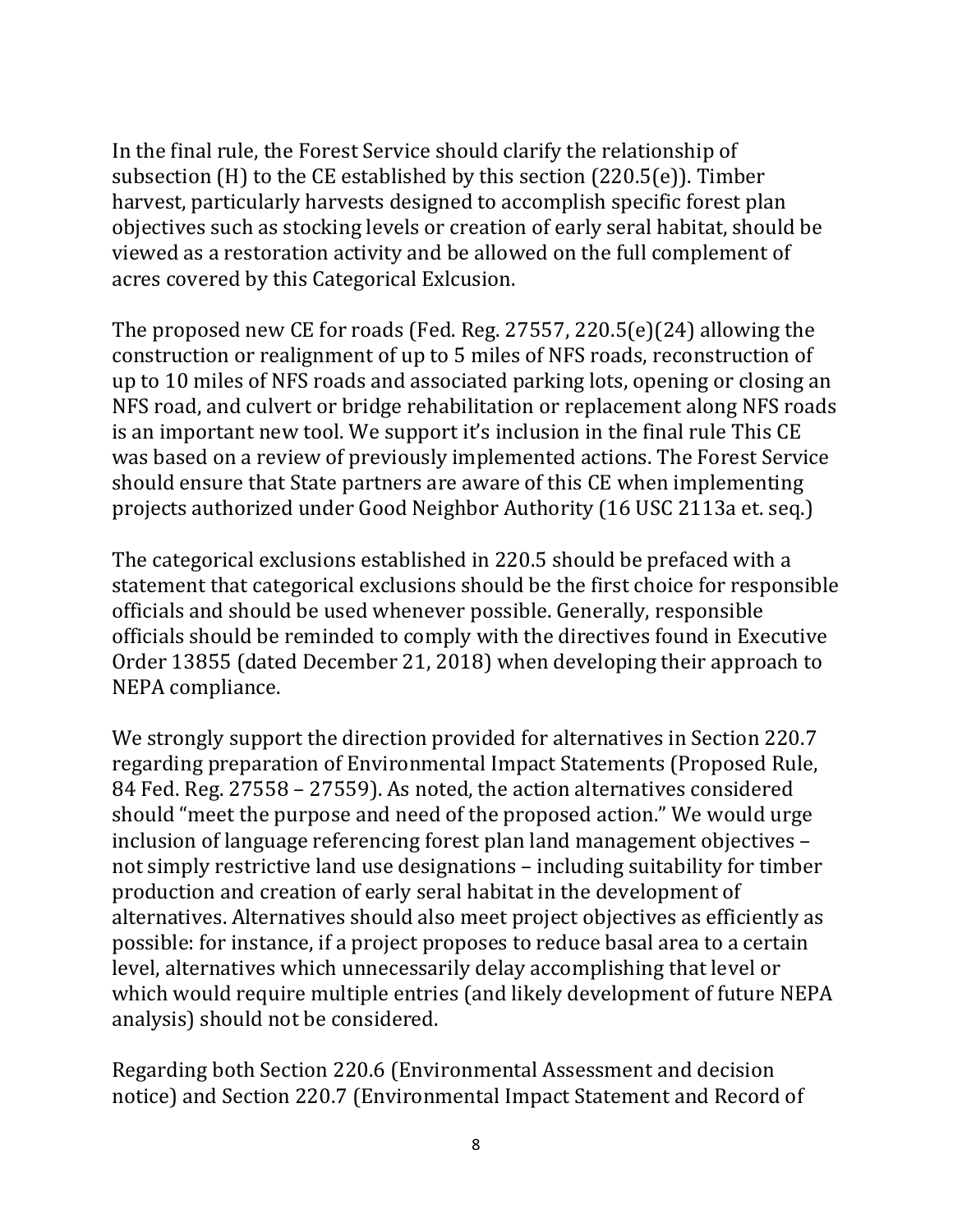Decision) (Proposed Rule 84 Fed. Reg. 27558 – 27559), the Forest Service should incorporate existing CEQ guidance explicitly into it's own NEPA procedures. Specifically, 40 CFR 1502.7 states that adequate EIS's "should normally be less than 150 pages" and that EIS's may range up to 300 pages "for proposals of unusual scope or complexity." Speficially including these existing regulations, which were reiterated by CEQ in March of 2012, will help establish a culture of efficiency and focus in NEPA work within the Forest Service. Likewise, both both EA's and EIS's, the Forest Service should specifically cite and incorporate CEQ's regulations requiring NEPA documents be written in plain language (40 CFR 1502.1).

In addition to this, the Forest Service should place a firm page limit of 15 pages on EAs for projects on Condition Class 2 or 3 lands in order to expedite action. Chapter 40 of the Forest Service's NEPA Handbook (FSH 1909.15) repeatedly uses terms such as "brief," "briefly," and "concise" in the discussion of EAs, as well as references CEQ advice "that [EAs] should be concise and normally not exceed 15 pages" (which is noticeably less constraining than CEQ's actual advice "to keep the length of EAs to not more than approximately 10-15 pages").[iii](#page-11-0) There are numerous examples of EAs that are hundreds of pages in length. The Forest Service must emphasize the appropriate purpose, level of detail, and length of EAs.

## **Proposed Additions to the Final Rule:**

While FFRC supports the Proposed Rule per the forgoing comments, we believe that additional CE's should be promulgated, and some existing CE's expanded, in order to give front line forest managers the ability to begin making headway in addressing the myriad forest health crisis facing the National Forest System. We suggested these in our comments on the ANPR for this rule, but we reiterate them here for emphasis:

*Create a managed-stand thinning CE:* Develop a Categorical Exclusion that permits thinning treatments up to 5,000 acres on previously managed forest stands less than 80-years old.

*Clarify the existing road maintenance CE*: Amend 36 C.F.R. 220.6(d)(4) to make clear that this CE includes removal of hazard trees within striking distance of National Forest System roads.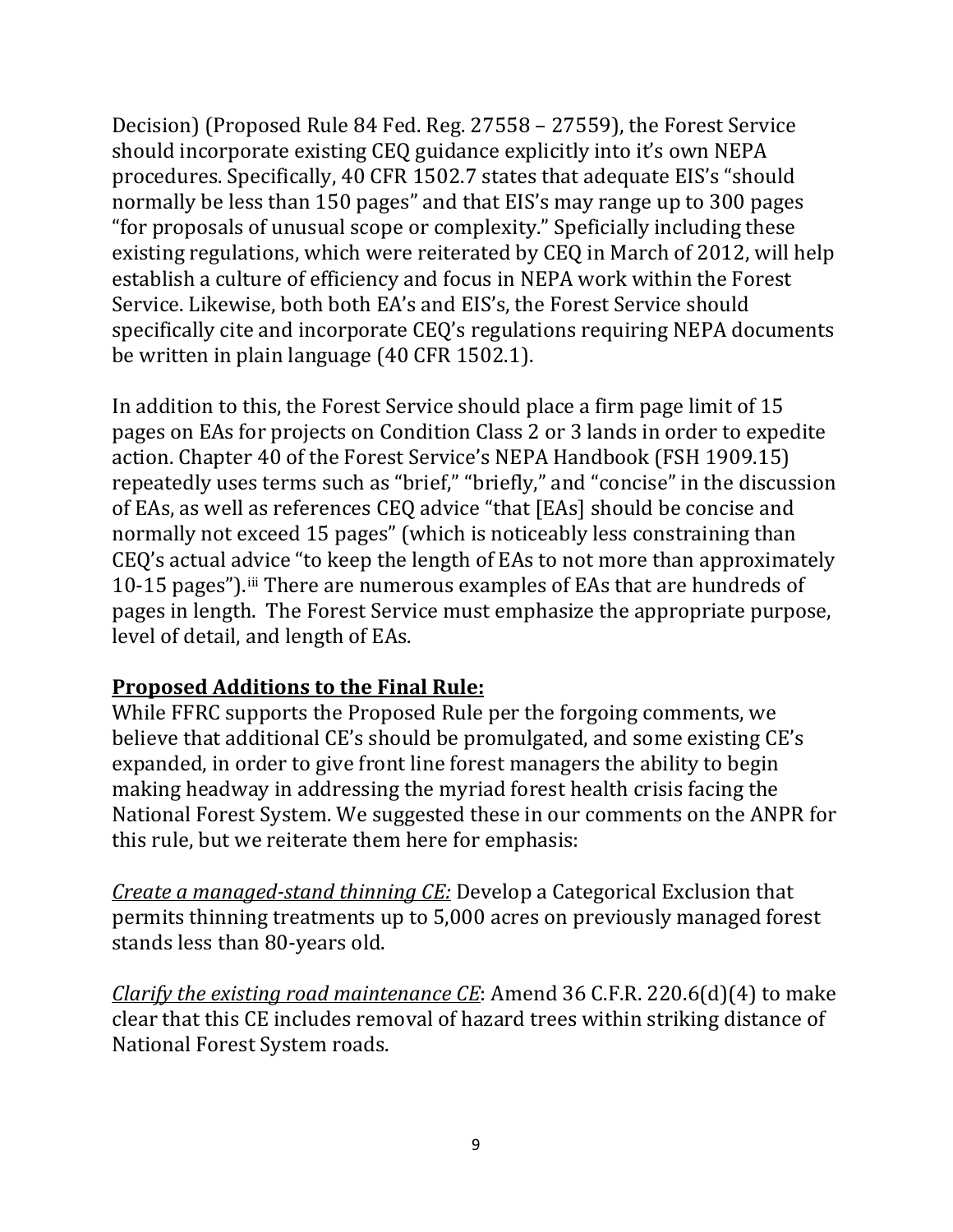*Expand existing thinning CE:* Amend 36 C.F.R 220(e)(12) (Proposed Rule 84 Fed. Reg. 27556) to increase allowable acreage of live tree harvest from 70 acres to 250 acres and increase the allowable length of temporary road construction from ½ mile to 2 miles.

*Expand Existing Post-Fire Recovery CE*: Amend 36 C.F.R. 220.6(e)(11), the existing CE for post-fire rehabilitation activities of up to 4,200 acres, and to explicitly include a broader range of activities.

*Expand existing salvage CE:* Amend 36 C.F.R. 220.6(e)(13) (Proposed Rule, 84 Fed. Reg. 27556), to increase allowable acreage of salvage from 250 acres to 1,000 acres and to increase the allowable length of temporary road from ½ mile to 3 miles.

*Expand Roadside Salvage CE*: The Forest Service should expand the road side salvage CE, 36 C.F.R. 220.6(e)(13) (Proposed Rule 84 Fed. Reg. 27556), to be of unlimited size in order to protect campground, roads, and other infrastructure from dead and dying hazard trees following a wildfire or other catastrophic event.

*Allow Use of State Exemptions Where Available*: Where available, allow the Forest Service to utilize exemptions and expedited procedures found in State law or regulation that would expedite action to recover fiber, restore, and reforest lands damaged during wildfires.

*Conclusion*: We appreciate the opportunity to comment on these important draft rules. We look forward to commenting further on proposed changes to the Forest Service Handbook and other directives that will give forest managers clearer guidance on how to implement some of the new tools provided by the Proposed Rule.

The final rules should take this opportunity to incorporate existing CEQ guidance and regulations which emphasize timeliness, concision, and clarity as key elements of the NEPA process, emphasizing those elements and making them explicit as the dominant approach to NEPA compliance at the Forest Service. The Forest Service should create an expectation that streamlined approaches to NEPA are preferred under existing laws and regulations.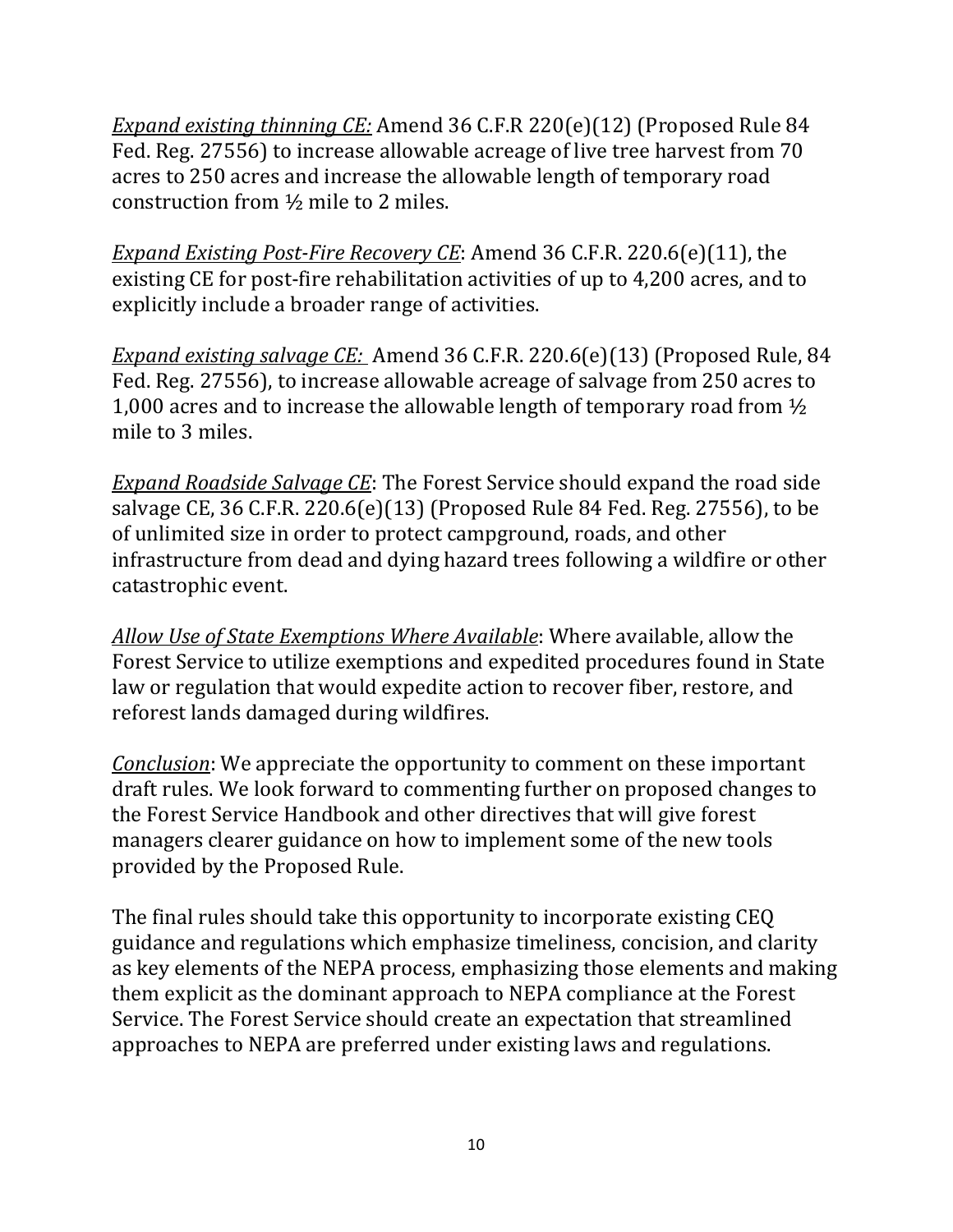By more fully and explicitly incorporating existing CEQ guidance and regulations into the final NEPA rules as outlined above, and strengthening the rule by adding additional CE's and expanding existing ones, the Forest Service can and will accomplish more needed management, on more acres, more quickly.

Sincerely,

William G. Imbergamo Federal Forest Resource Coalition 2000 Pennsylvania Ave., NW Suite 3000 Washington, DC 20006 202-518-6380 [bimbergamo@ofwlaw.com](mailto:bimbergamo@ofwlaw.com)

*On behalf of our members and the following undersigned organizations:* American Forest Resource Council American Loggers Council Allegheny Hardwood Utilization Group Associated Contract Loggers – Idaho Associated Oregon Loggers Black Hills Forest Resource Association Colorado Timber Industry Association Forest Resources Association Great Lakes Timber Professionals Association Hardwood Federation Idaho Forest Group Intermountain Forest Association Michigan Forest Products Council Minnesota Forest Industries Minnesota Timber Producers Association Montana Logging Association Montana Wood Products Association

<span id="page-10-0"></span> $\overline{\phantom{a}}$ <sup>i</sup> ["Memorandum for Heads of Federal Departments and Agencies: Improving the Process for Preparing](https://ceq.doe.gov/docs/ceq-regulations-and-guidance/Improving_NEPA_Efficiencies_06Mar2012.pdf)  [Efficient and Timely Environmental Reviews under the](https://ceq.doe.gov/docs/ceq-regulations-and-guidance/Improving_NEPA_Efficiencies_06Mar2012.pdf) National Environmental Policy Act, 6 March 2012." <https://ceq.doe.gov/guidance/guidance.html> (accessed January 10, 2018)

<span id="page-10-1"></span>ii National Environmental Policy Act: Little Information Exists on NEPA Analyses: U.S. Government Accountability Office, Report to Congressional Requesters, April 2014. GAO-14-369